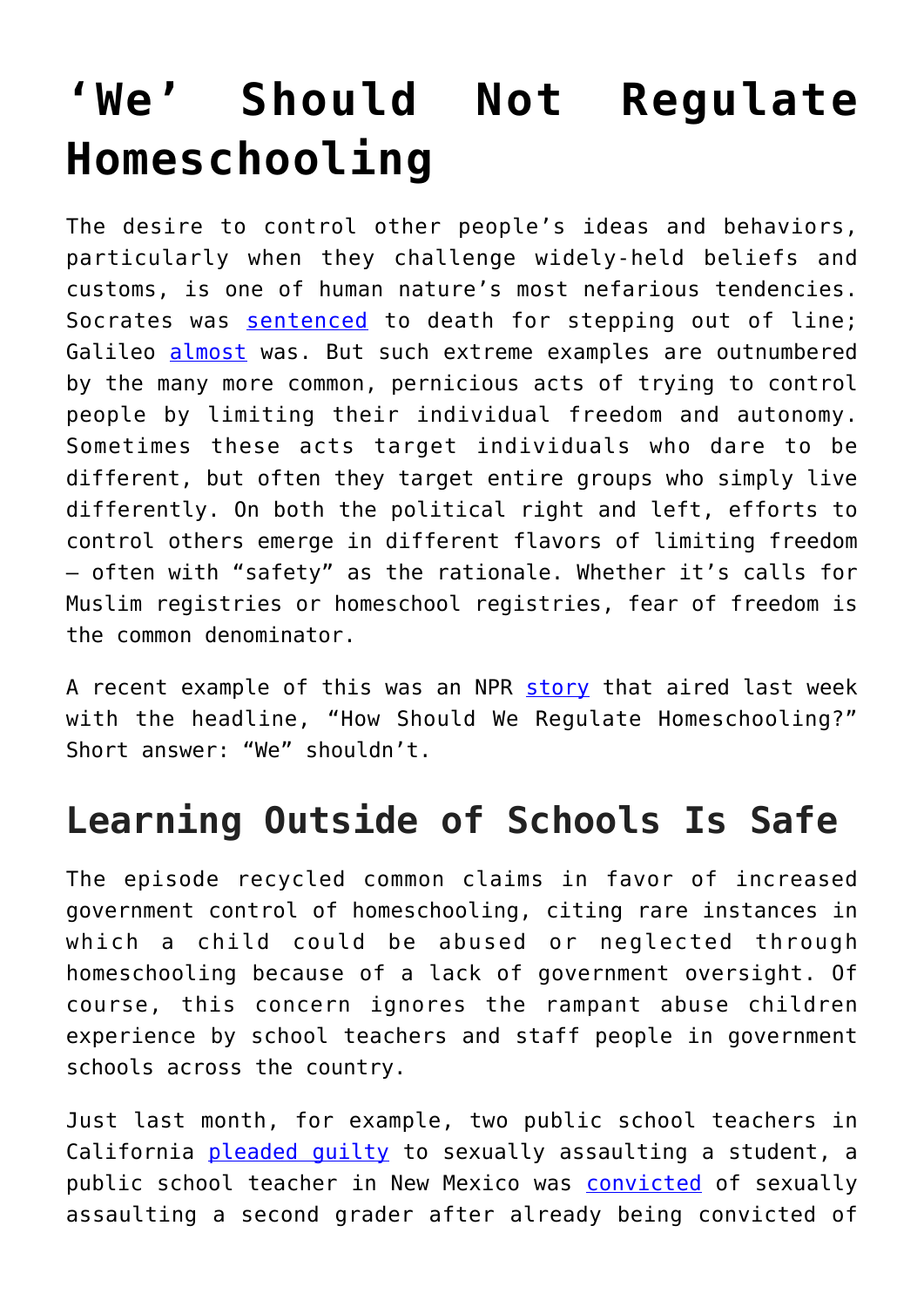sexually assaulting two fourth graders, two public school employees in Virginia were [charged](https://www.washingtonpost.com/local/public-safety/principal-teacher-charged-in-connection-with-alleged-abuse-of-special-needs-students-at-va-school/2019/12/16/2a9d5428-2037-11ea-bed5-880264cc91a9_story.html) with abusing six, nonverbal special needs students, and the San Diego Unified School District in California is [being sued](https://www.nbcsandiego.com/news/local/two-victims-of-abuse-by-former-special-needs-teacher-sue-sdusd/2228242/) because one of its teachers pleaded guilty to repeated sexual abuse and intimidation of a student.

Child abuse is horrific, regardless of where it takes place; but the idea that government officials, who can't prevent widespread abuse from occurring in public schools, should regulate homeschooling is misguided. Many parents choose to homeschool because they believe that learning outside of schooling provides a safer, more nurturing, and more academically rigorous educational environment for their children. The top motivator of homeschooling families, according to the most recent [data](https://nces.ed.gov/fastfacts/display.asp?id=91) from the U.S. Department of Education, is "concern about the environment of other schools." Being regulated by the flawed government institution you are fleeing is statism at its worst.

## **Homeschooling Is Growing**

Brian Ray, Ph.D., director of the National Home Education Research Institute, offered strong counterpoints in the otherwise lopsided *NPR* interview, reminding listeners that homeschooling is a form of private education that should be exempt from government control and offering favorable data on the wellbeing, achievement, and outcomes of homeschooled students.

Homeschooling continues to be a popular option for an increasingly diverse group of families. As its numbers swell to nearly two million U.S. children, the homeschooling population is growing demographically, geographically, socioeconomically, and ideologically heterogeneous. Homeschooling families often reject the standardized, onesize-fits-all curriculum frameworks and pedagogy of [public](https://fee.org/learning-center/issues/education/the-origins-of-the-public-school/)